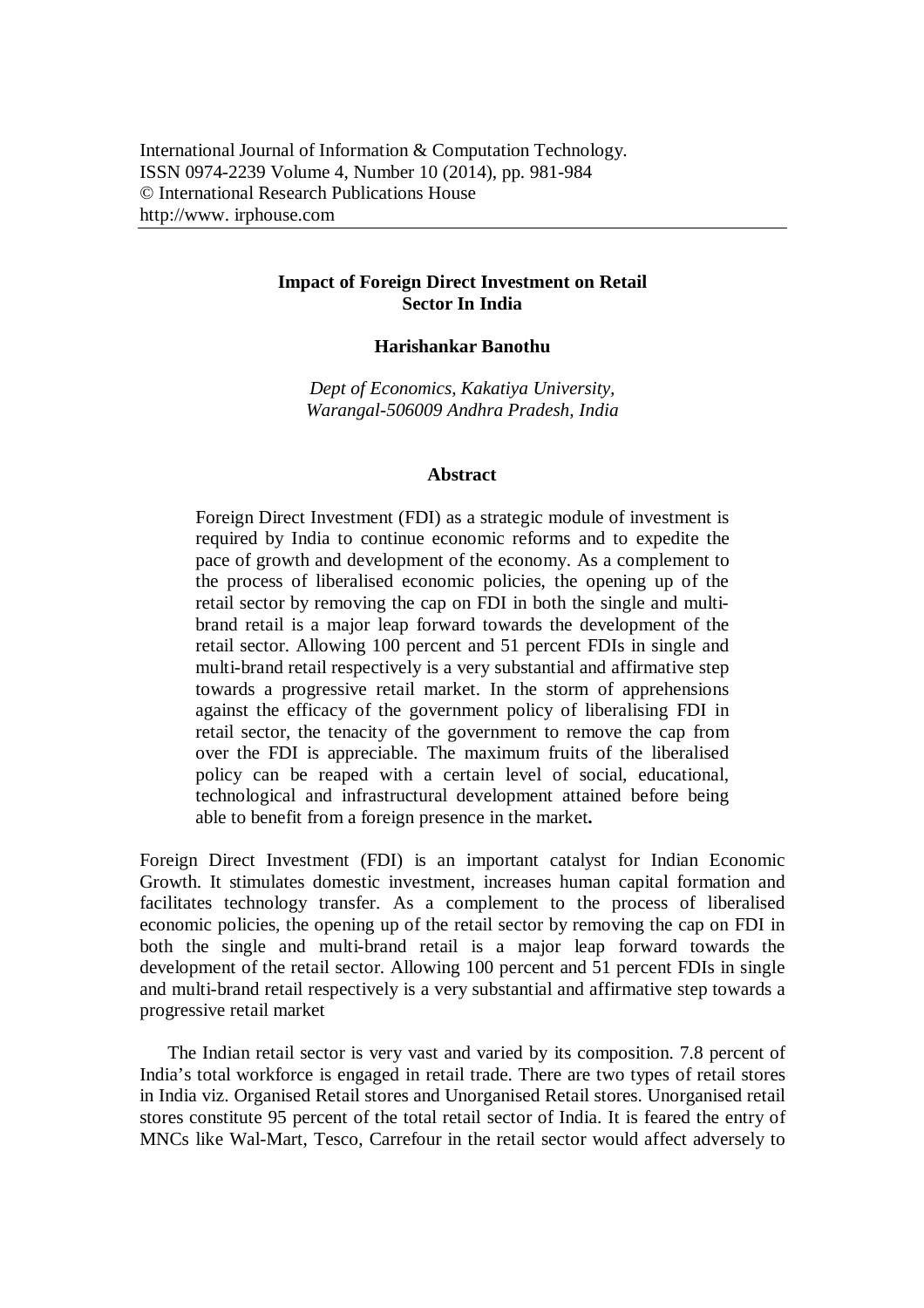the Indian retail market. Hence, the recent opposition for allowing FDI in retail is fraught with the apprehensions that it would have a deleterious impact on stakeholders such as small suppliers, small retail trade, middlemen and consumers. It is feared that liberalized FDI would create unemployment, upsets the balance of payment, farmers would be put to loss and increases the inflation. But the positive aspects of FDI on the producers, consumers and the economy are too stronger to ignore. It ensures the consumers to be benefitted with good quality of goods at lower prices, a greater variety of product and choice and quality services. The producers are benefitted with low advertising costs and the opportunity to go international. The economy is advanced with the increased flow of foreign investment, latest technology, improved infrastructural facilities and employment opportunities.

The arrival of foreign retail chain has two-fold impact. First, the FDIs spur significant improvement in the infrastructure needed to source, ship, store and deliver the products and develop logistical capabilities. Secondly, the expansion of infrastructure and logistics induce the domestic competitors to invest in infrastructure and logistics and speed up the emergence of product standard. It is a force-multiplier that induces even more investment from competitors. Apart from that FDI is needed for economic growth and to supplement the Domestic Capital. Hence, the government of India responding to the positive sides of the FDI in retail sector has opened it up with some restrictions.

The pace of growth in retail in India is very fast and it is expected that it will grow up to US\$ 833 billion by the year 2013 and US\$ 1.3 trillion by 2018 at a compound annual growth rate of 10 percent. As the country has got a high growth rate, the consumer spending has also gone up and is also expected to go up further in the future. In the last four years, the consumer spending in India climbed up to 75 percent. As a result, the Indian retail industry is expected to grow further in coming days. The foreign retail chains will have a significant impact on traders that dominate procurement of commodities and perishables, including grains and cereals. The CII-Boston Consulting Group study found that the Indian tomato farmer earns about 30 percent or even less of the final price paid by the consumer, where as in developed countries, that percentage can be as much as 70 percent. For this reason alone, farmers and producers should welcome this development. Indeed, the Indian Farmer and Industrial Alliance (IFIA) and the Consortium of Indian Farmers Associations (CIFA), have recognised the potential benefits of eliminating middlemen and have expressed their support for opening the retail sector to foreign investment.

As stated, FDI leads to the increase in the income levels of the formers by way of increasing the agricultural growth. FDI will support in reducing the dominance of intermediaries. Intermediaries flout business ethics. There is a lack of transparency in prices and the due share of farmer is not paid to him. Indian farmers realize only  $1/3^{rd}$ of the final price paid by the consumer. Whereas the farmers of other countries with organized retail realize  $2/3<sup>rd</sup>$  of the final price. In the absence of intermediaries, FDI in retail will keep both the producer and consumer happy.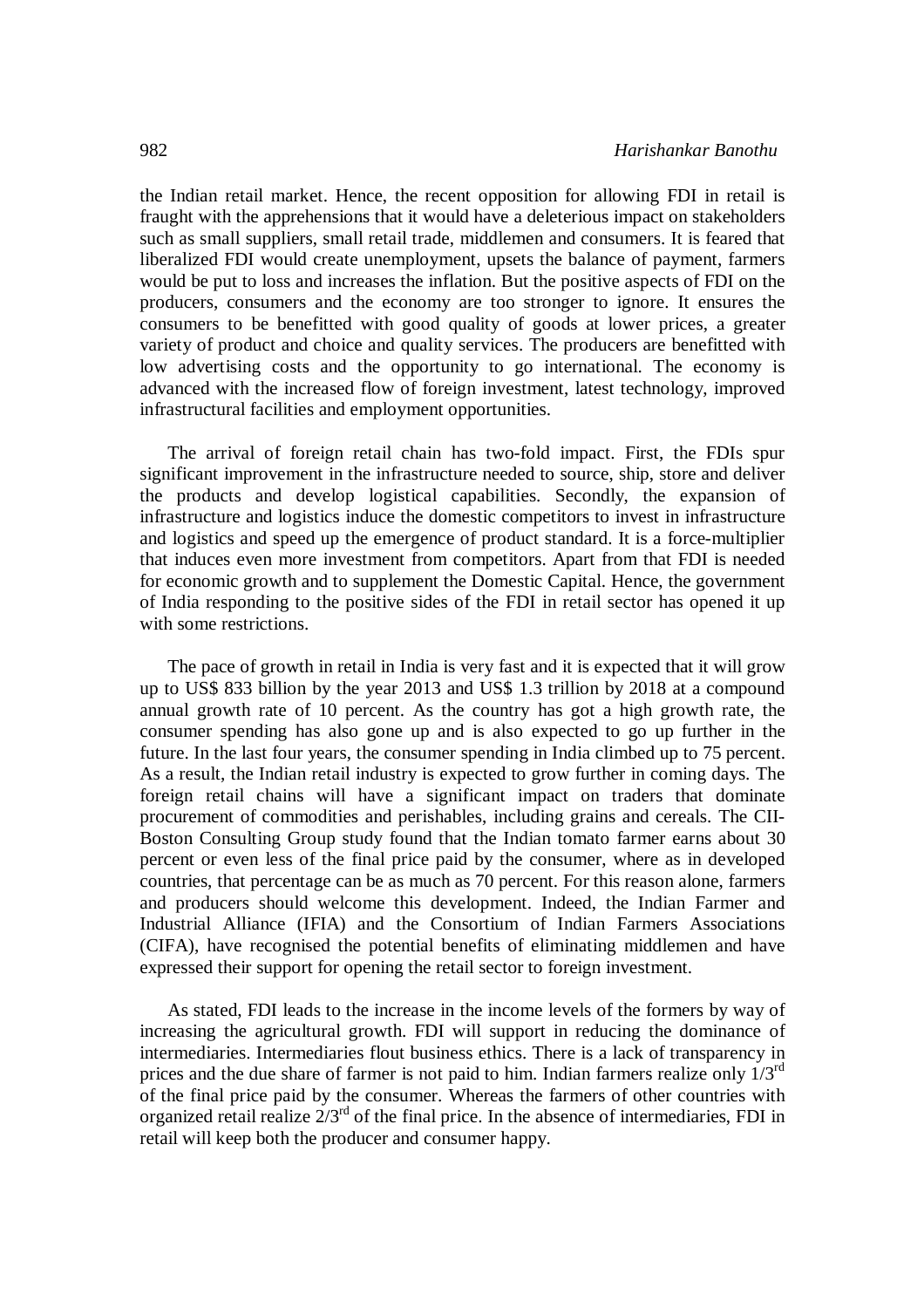FDI will improve investment in logistics of the retail chain, leading to an efficient market mechanism. India is one of the biggest producers of fruits and vegetable. However it does not have a strong integrated cold-chain infrastructure. It has only around 5,400 cold storages with a total capacity of about 24 million tonne. But 80 percent of the capacity is used only for the preservation of potatoes. FDI in multibrand will bring about supply chain improvement, investment in technology, manpower and skill development, up-gradation of agriculture sector.

The two possibilities that may emerge with the entry of multi-brand giants in the retail market are 1) the retail giants are expected to procure 30 percent of goods from the medium scale domestic enterprises. In case, it decides to capture the domestic market, it would create direct contact with small and medium enterprises and get commodities at the lowest possible cost and take benefit of the economies of scale. If this happens, the retail giants would slowly gain hands and monopolize the market and dictate the prices of essential commodities in the domestic market. This would slowly displace small venders who don't have enough working capital to compete with retail giants. 2) Since multi brand retail stores have the liberty to buy products from anywhere in the world and as they have enough resources to conduct market research, they would explore the world market and invest wherever they would be able to maximize their profits through final sale. In this scenario, small vendors and traders would continue to have access to the products which are produced by the small scale industries but at the same time these enterprises would face severe competition from cheap commodities imported from elsewhere. In the long run, it is speculated that the prices of their commodities would fall in the markets and sooner or later these domestic small enterprises would be forced to quit. Then the multi-brand retail giants would monopolize the market.

The growth of retail sector in Germany and Europe took place over two decades ago. It did result in a swift and major consolidation of stores, weeding out the inefficient, individually-owned and less-adaptive small stores. *Aldi*, the leading group in Germany, efficiently continued with the small-store format. Whereas in Sweden, *IKEA*, a large-format furniture and home store has invested enormously in skill building for small suppliers from all over the world, thus creating employment and exports revenue. These retail players have opened their business in India. Chinese retail major, Yishion has entered the Indian market and plans to have at least 125 sales outlets. The FDIs are coming from all over the world. Among the countries, Mauritius has been the largest direct investor in India. The United States (US) is the second largest investor in India. The United Kingdom (UK) and the Netherlands stand as the third and fourth largest FDI holders in India during the period 1991-2007.

Allaying the apprehensions of the unorganized retailers, customers and farming community it can be appreciated that the FDIs in the retail sector is beneficial both to the producer and consumer. The middlemen or traders would be eliminated or minimized. Employment opportunities would be created. A class of more skilled labour would emerge. Technology transfer and technical know-how would increase.